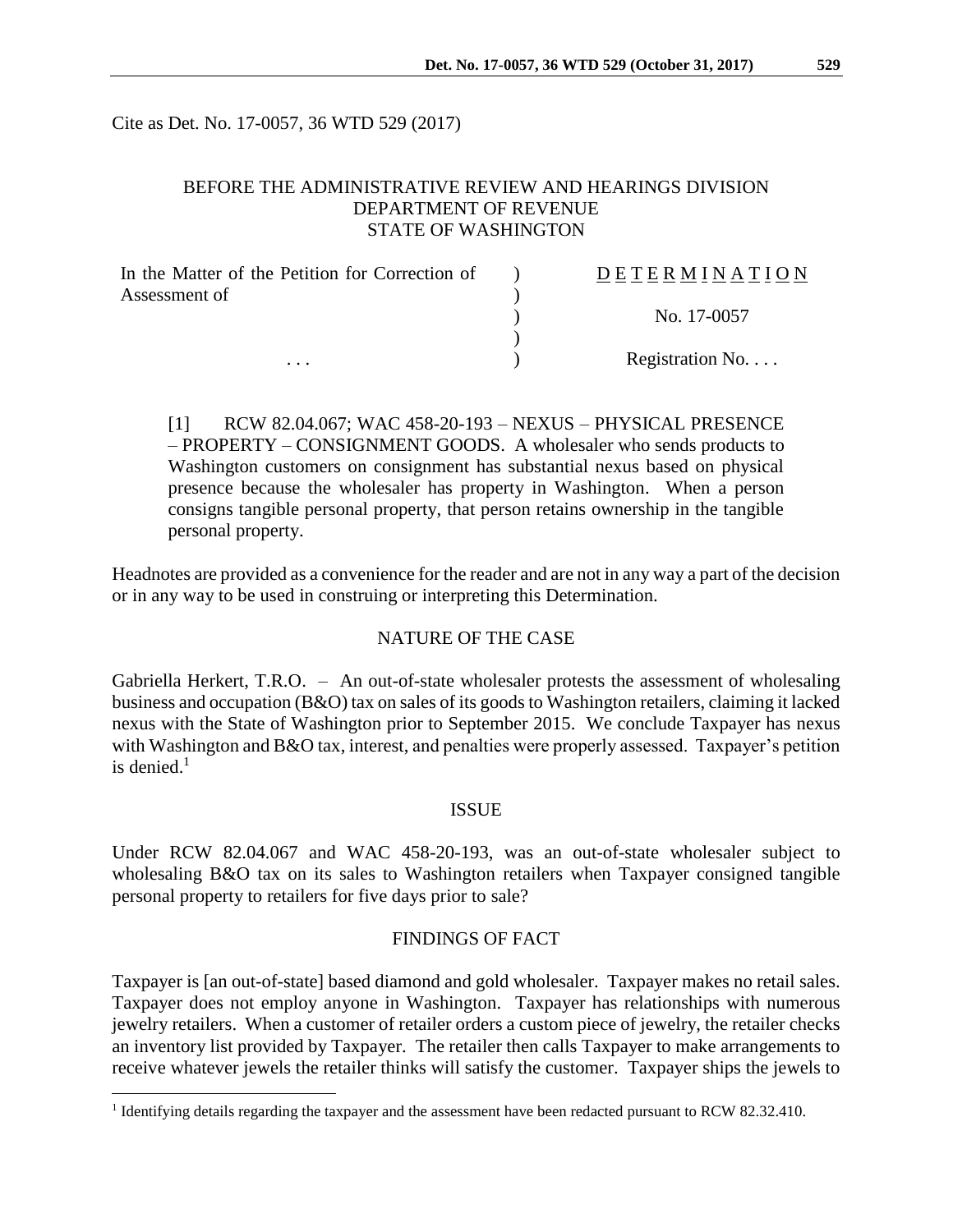the retailer via common carrier subject to a standard consignment memo (Memo). The Memo consigns Taxpayer's goods to retailer for five days.<sup>2</sup> The retailer makes arrangements with the customer to preview and select jewels. If the customer selects Taxpayer's jewels, the retailer purchases the jewels from Taxpayer and resells them, either as part of a finished good or individually. Any jewels not selected by customers are returned to Taxpayer within five days as required by the Memo.

On May 6, 2015, the Department of Revenue's Compliance Division (Compliance) identified financing statements in Washington UCC filings listing Taxpayer as a creditor. On August 7, 2015, Compliance mailed Taxpayer a Washington Business Activities Questionnaire ([Questionnaire]) and initial inquiry letter. On September 23, 2015, Compliance sent a commencement of audit letter to Taxpayer. On September 24, 2015, Compliance received a completed [Questionnaire] from Taxpayer. In the [Questionnaire], Taxpayer asserted that it takes orders by phone and ships via common carrier to jewelry retailers located in Washington, subject to consignment for up to five days.<sup>3</sup> Jewels remain the property of Taxpayer in Washington for the duration of the consignment. Retailers purchase consigned inventory in Washington and send the remaining inventory back to Taxpayer within five days as required by the Memo.

Compliance reviewed Taxpayer's records for the period January 1, 2008, through September 30, 2015. Compliance concluded Taxpayer had physical presence nexus due to its ownership of personal property in the State of Washington and assessed Taxpayer \$ . . . 4 for tax period January 1, 2008, through December 31, 2010, and \$ . . . 5 for tax period January 1, 2011, through September 30, 2015. Compliance calculated its assessment using information provided by Taxpayer in response to Compliance's request for a schedule of Washington State sales, gross revenue or both. Taxpayer timely requested review of the assessment.

 $\overline{a}$ 

<sup>2</sup> Taxpayer's standard memo of consignment reads as follows:

The merchandise described below is delivered to you on memorandum, at your risk from all hazards, regardless of the cause of the loss or damage, only for examination and inspection by prospective purchasers, upon the express condition that all such merchandise shall remain the property of . . . and shall be returned on demand, in full in its original form. Until the merchandise is returned and actually received by us, you are fully responsible therefor, and, in the event of damage or loss, whether caused by you or by another, whether or not under your control, you will indemnify us immediately by payment of the stated value which represents the extent of the actual loss and is not intended to constitute a price for the sale of the merchandise. You acquire no writ or authority to sell, pledge, hypothecate or otherwise dispose of the merchandise, or any part thereof, by memorandum or otherwise, it being expressly understood that regardless of other transactions or prior trade customs, NO CREDIT IS EXTENDED with respect to this merchandise. A sale of all or any portion of the merchandise shall not affect the terms hereof with respect to the balance hereof. Receipt of the merchandise constitutes your agreement to the foregoing terms which represent the entire contract with respect to the merchandise herein described and which cannot be varied by oral statements, dealings with respect to other merchandise or any contrary custom of the trade.

<sup>&</sup>lt;sup>3</sup> [Questionnaire], Question 12 response reads as follows: "We don't consistently maintain a regular stock in Washington. Jewelers located all over Washington call us with their diamond needs and we then consign to them using a 5-day memo policy. The jeweler then reports to us if the diamond is sold or returns it at the end of the memo term."

 $4$  Document No. . . . consisted of  $\$\ldots$$  wholesaling B&O tax,  $\$\ldots$  late payment penalty,  $\$\ldots$  interest,  $\$\ldots$  5% assessment penalty, and \$ . . . 5% unregistered business penalty.

<sup>&</sup>lt;sup>5</sup> Document No. . . . consisted of  $\text{\$} \dots$  wholesaling B&O tax,  $\text{\$} \dots$  late payment penalty,  $\text{\$} \dots$  interest,  $\text{\$} \dots$  5% assessment penalty, and \$ . . . 5% unregistered business penalty.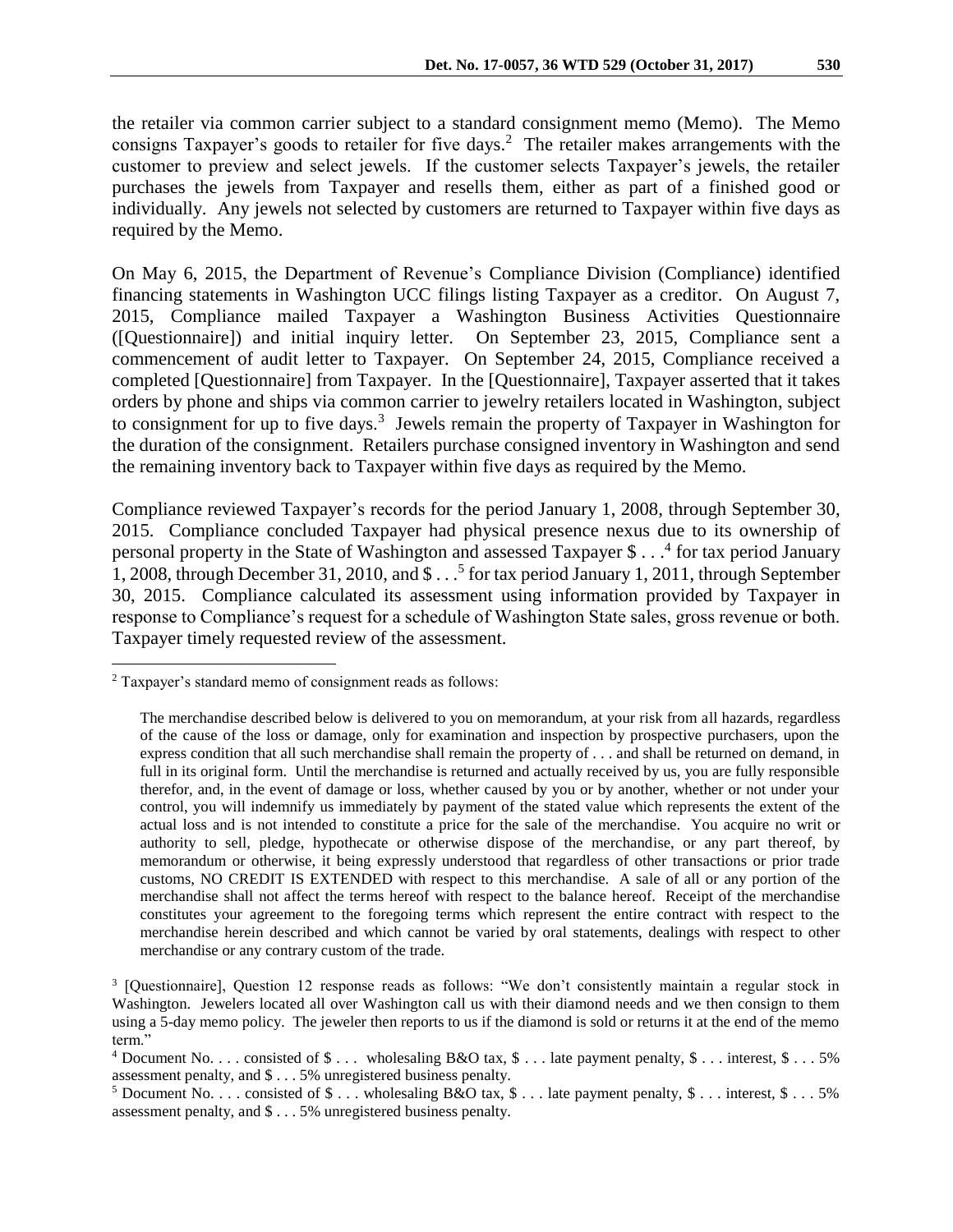Washington imposes a B&O tax "for the act or privilege of engaging in business" in the State of Washington. RCW 82.04.220. Ch. 82.04 RCW imposes B&O tax upon the gross proceeds of sales for the act or privilege of engaging in all activities, either directly or indirectly, within Washington State with the object of gain, benefit, or advantage to the taxpayer. *See generally* Ch. 82.04 RCW.

RCW 82.04.270 imposes upon every person engaging within Washington in the business of making sales at wholesale a tax of 0.484 percent of the gross proceeds of such sales. RCW 82.04.060 defines "sale at wholesale" as any sale which is not a sale at retail of tangible personal property. RCW 82.04.070 defines gross proceeds of sales as the value proceeding or accruing from the sale of tangible personal property.

Effective June 1, 2010, RCW 82.04.067(6) provided a statutory definition for "substantial nexus." Laws of 2010, ch. 23, § 1709. This statute largely codified the Department's practice and prior WAC 458-20-193, which were in effect during Taxpayer's audit period. Substantial nexus for wholesaling sales prior to September 1, 2015, existed when a person had physical presence in the state during the tax year, which needed only be demonstrably more than a slightest presence. RCW 82.04.067(6)(a)(2010). A person is physically present in Washington if the person has property or employees in the state. RCW 82.04.067(6)(b). "A person has property in this state if the person owns, leases, or otherwise has a legal or beneficial interest in real or personal property in Washington." WAC 458-20-193(102)(b) (2015). When a person consigns tangible personal property, that person retains ownership in the tangible personal property. *See* Det. No. 90-215A, 12 WTD 297 (1990); 67 Am. Jur. 2d Sales § 67 (2014).

Here, Taxpayer consigned tangible personal property to its retailers located in Washington to allow customers to inspect and select property prior to purchase. Taxpayer retained ownership of the tangible personal property in Washington through its consignment arrangement. Under RCW 82.04.067(6)(b), Taxpayer has physical presence in Washington on the basis of its ownership of tangible personal property within Washington.

In order for Washington to impose its B&O tax on sales made from a point outside the state to customers located within Washington, the Department has held that there must be both nexus with the out-of-state seller and receipt of the goods by the purchaser within Washington. WAC 458- 20-193 (Rule 193).<sup>6</sup> *See* Det. No. 16-0149, 35 WTD 613 (2016). Rule 193(7) describes the types of nexus-creating activities, when performed by a seller or its representative, that "establish or maintain a market for its products in this state." These include activities where:

(i) The goods are located in Washington at the time of sale and the goods are received by the customer or its agent in this state. . . .

(iv) The delivery of the goods is made by a local outlet or from a local stock of goods of the seller in this state . . . .

 $\overline{a}$ 

<sup>6</sup> This reference to WAC 458-20-193 is to the version of the rule applicable during the Taxpayer's tax period.